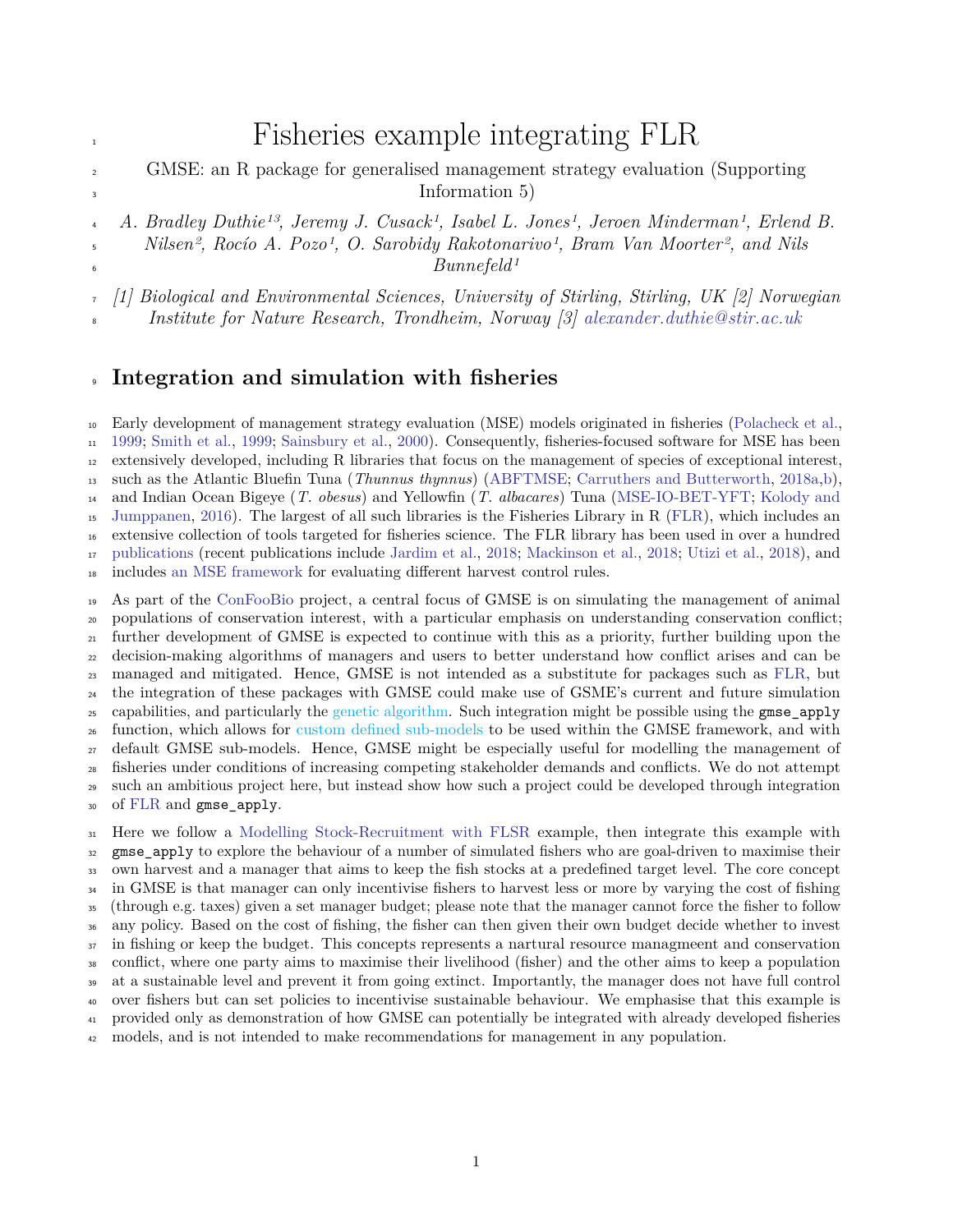## **Integrating with the Fisheries Library in R [\(FLR\)](http://www.flr-project.org/)**

 The FLR toolset includes [a series of packages,](http://www.flr-project.org/#packages) with several [tutorials](http://www.flr-project.org/doc/index.html) for using them. For simplicity, we focus on [a model of stock recruitment](http://www.flr-project.org/doc/Modelling_stock_recruitment_with_FLSR.html) to be used as the population model in gmse\_apply. This population model will use sample data and one of the many available stock-recruitment models available in FLR, and a custom function will be written to return a single value for stock recruitment. Currently, gmse\_apply requires [t](#page-0-0)hat sub-models return subfunction results either as scalar values or data frames that are structured [in the](#page-0-0) <sup>49</sup> [same way](#page-0-0) as GMSE sub-models. But interpretation of scalar values is left up to the user (e.g., population model results could be interpreted as abundance or biomass; manager policy could be interpreted as cost of harvesting or as total allowable catch). For simplicity, the observation (i.e., estimation) model will be the stock reported from the population model with error. The manager and user models, however, will employ the full power of the default GMSE functions to simulate management and user actions. We first show how a

custom function can be made that applies the FLR toolset to a population model.

#### **Modelling stock-recruitment for the population model**

 Here we closely follow [a tutorial from the FLR project.](http://www.flr-project.org/doc/Modelling_stock_recruitment_with_FLSR.html) To build the stock-recruitment model, the FLCore package is needed [\(Kell et al.,](#page-7-5) [2007\)](#page-7-5). We also include the ggplotFL package for plotting.

```
install.packages("FLCore", repos="http://flr-project.org/R");
install.packages("ggplotFL", repos="http://flr-project.org/R")
```
- To start, we need to read in the FLCore, ggplotFL and GMSE libraries. **library**(FLCore);
- ## Loading required package: lattice
- ## FLCore (Version 2.6.9, packaged: 2018-07-19 07:56:48 UTC) **library**(ggplotFL);

```
61 ## Loading required package: ggplot2
62 + 4463 ## Attaching package: 'ggplot2'
64 ## The following object is masked from 'package:FLCore':
65 ##
66 ## \frac{9}{6} \frac{12}{10}67 ## Warning: replacing previous import 'ggplot2::%+%' by 'FLCore::%+%' when
68 ## loading 'ggplotFL'
   library(GMSE);
```
 For a simplified example in GMSE, we will simulate the process of stock recruitment over multiple time steps using an example stock-recruitment model. The stock-recruitment model describes the relationship between stock-recruitment and spawning stock biomass. The sample that we will work from is a recreation of the North Sea Herring (nsher) dataset available in the FLCore package [\(Kell et al.,](#page-7-5) [2007\)](#page-7-5). This data set includes recruitment and spawning stock biomass data between 1960 and 2004. First, we initialise an empty FLSR object and read in the recreated herring data files from GMSE, which contains recruitment (rec.n) and spawning stock biomass (ssb.n)

```
newFL <- FLSR(); # Initialises the empty FLSR object
data(nsher_data); # Called from GMSE library (not from FLCore)
```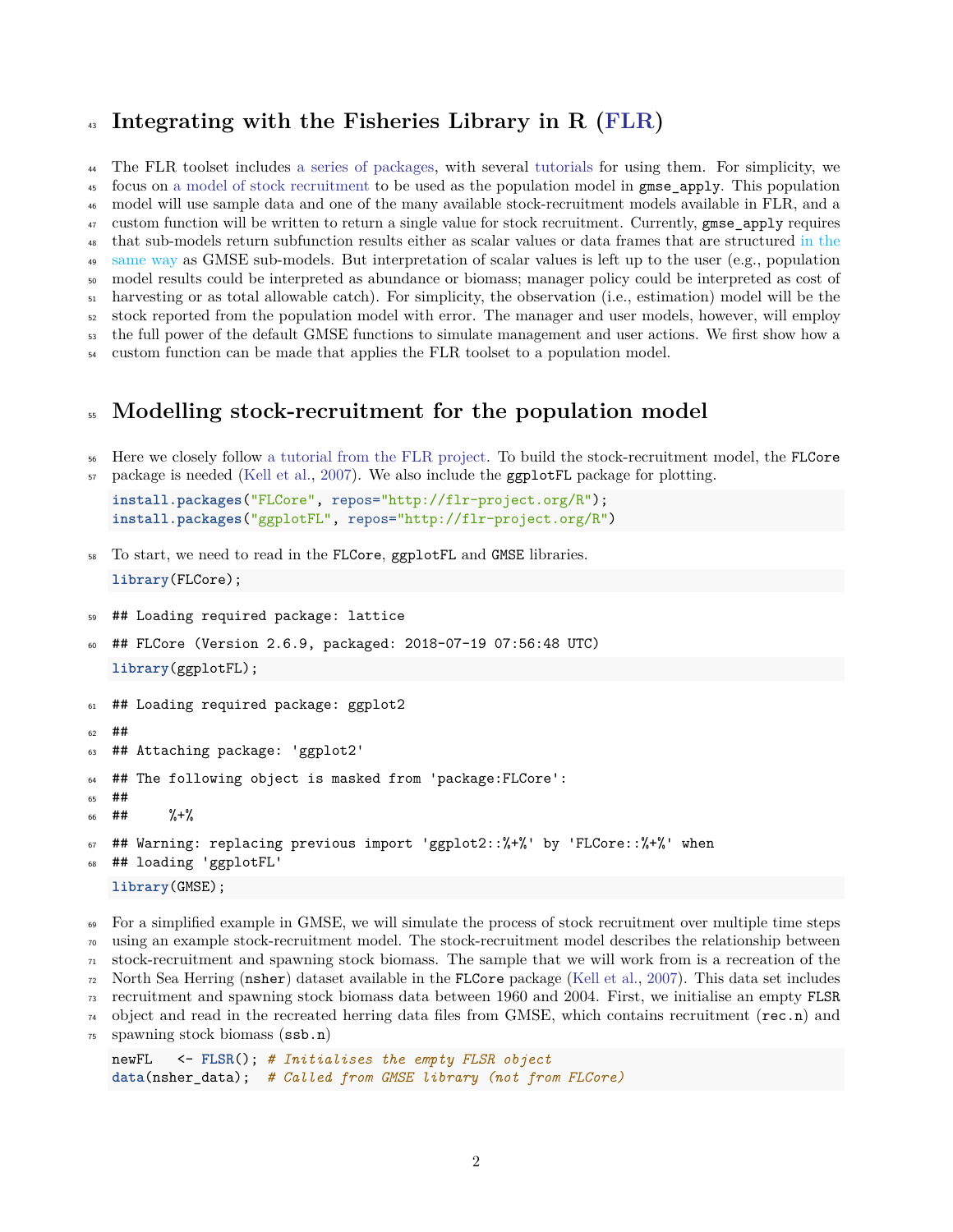$_{76}$  The recruitment (rec.n) and spawning stock biomass (ssb.n) data need to be in the form of a vector, array,  $\pi$  matrix to use them with FLQuant. We will convert rec.n and ssb.n into matrices.

```
rec.m <- as.matrix(rec.n);
ssb.m <- as.matrix(ssb.n);
```
<sup>78</sup> We can then construct two FLQuant objects, specifying the relevant years and units.

```
Frec.m \leq FLQuant(rec.m, dimnames=list(age=1, year = 1960:2004));
Fssb.m <- FLQuant(ssb.m, dimnames=list(age=1, year = 1960:2004));
Frec.m@units \leq - "10^3";
Fssb.m@units \leq - "t*10^3";
```
<sup>79</sup> We then place the recruitment and spawning stock biomass data into the FLSR object that we created.

```
rec(newFL) <- Frec.m;
ssb(newFL) \leq Fssb.m;
range(newFL) <- c(0, 1960, 0, 2004);
```
- <sup>80</sup> The FLCore package offers several stock-recruitment models. Here we use a Ricker model of stock recruitment
- 81 [\(Ricker,](#page-8-4) [1954\)](#page-8-4), and insert this model into the FLSR object below.

```
model(newFL) <- ricker();
```
82 Parameters for the Ricker stock-recruitment model can be estimated with maximum likelihood.

```
newFL <- fmle(newFL);
```
- <sup>83</sup> Diagnostic plots, identical to those of the [modelling stock-recruitment tutorial](http://www.flr-project.org/doc/Modelling_stock_recruitment_with_FLSR.html) for the **nsher\_ri** example, are
- 84 shown below in Figure 1. We note that these plots are made using the FLCore and ggplotFL packages, and
- <sup>85</sup> are not produced by, nor available in, the GMSE package.

**plot**(newFL, cex = 0.7);

- We now have a working example of a stock-recruitment model, but for our integration with gmse\_apply, we
- <sup>87</sup> will want a function that automates the above to simulate the process of updating the stock-recruitment
- model. We do this using the custom function created below.

```
update SR model \leq function(rec m, ssb m, years){
   Frec_m <- FLQuant(rec_m, dimnames=list(age = 1, year = years));
   Fssb_m <- FLQuant(ssb_m, dimnames=list(age = 1, year = years));
   Frec_m@units <- "10^3";
   Fssb_m@units <- "t*10^3";
   rec(newFL) <- Frec.m;
   ssb(newFL) \leq Fssb.m;
   range(newFL) <- c(0, years[1], 0, years[length(years)]);
   model(newFL) <- ricker();
   newFL <- fmle(newFL);
   return(newFL);
}
```
The above function will be used within another custom function to predict the next time step of recruitment.

```
predict_recruitment <- function(rec_m, ssb_m, years, new_ssb){
   newFL <- update_SR_model(rec_m, ssb_m, years);
          a <- params(newFL)[[1]] # Extract 'a' parameter of the Ricker model
   b <- params(newFL)[[2]] # Extract 'b' parameter of the Ricker model
    rec <- a * new_ssb * exp(-b * new_ssb); # Predict the new recruitment
    return(rec)
}
```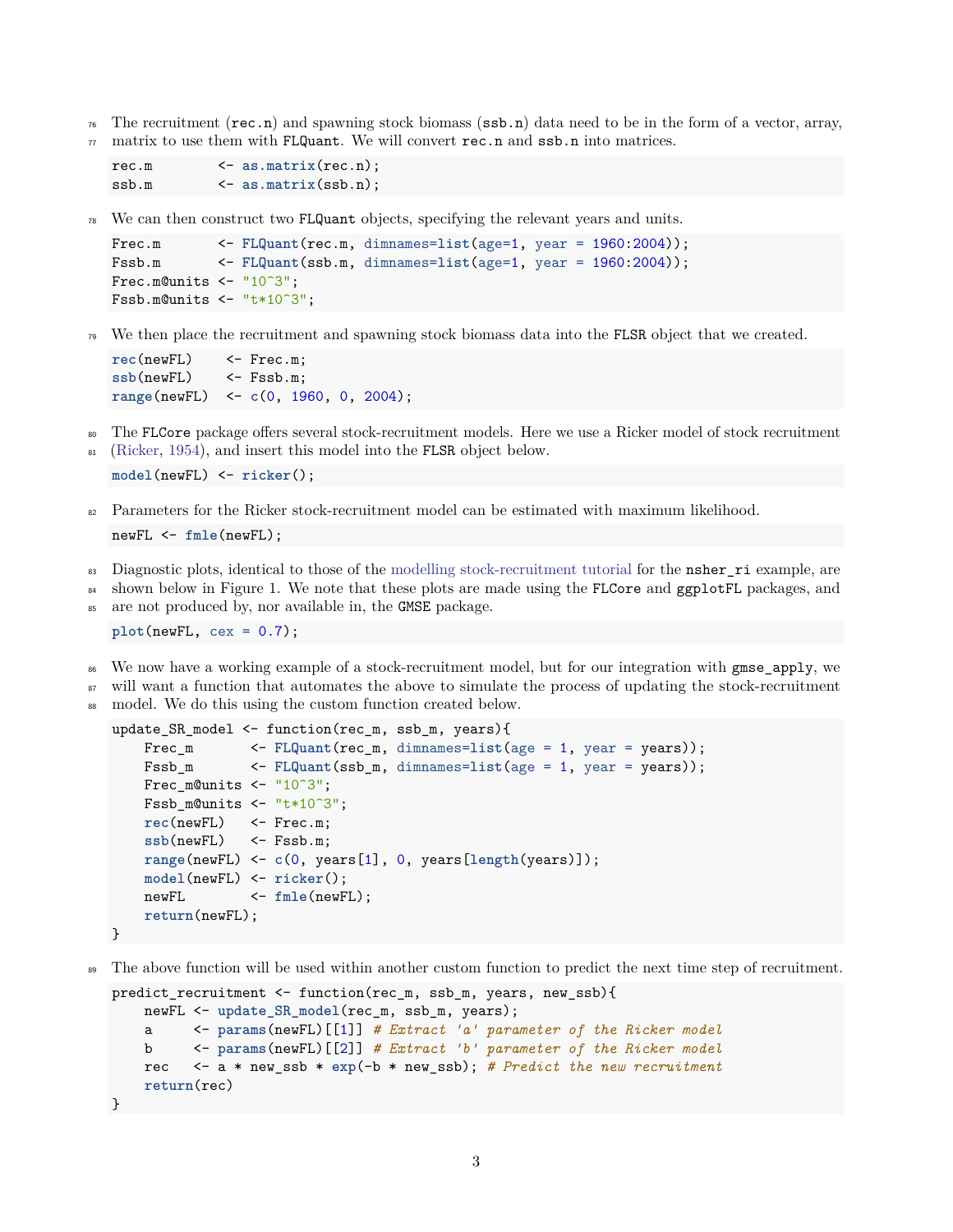

Figure 1: Output of the FLR plot function for an example Ricker model of stock recruitment on North Sea Herring data.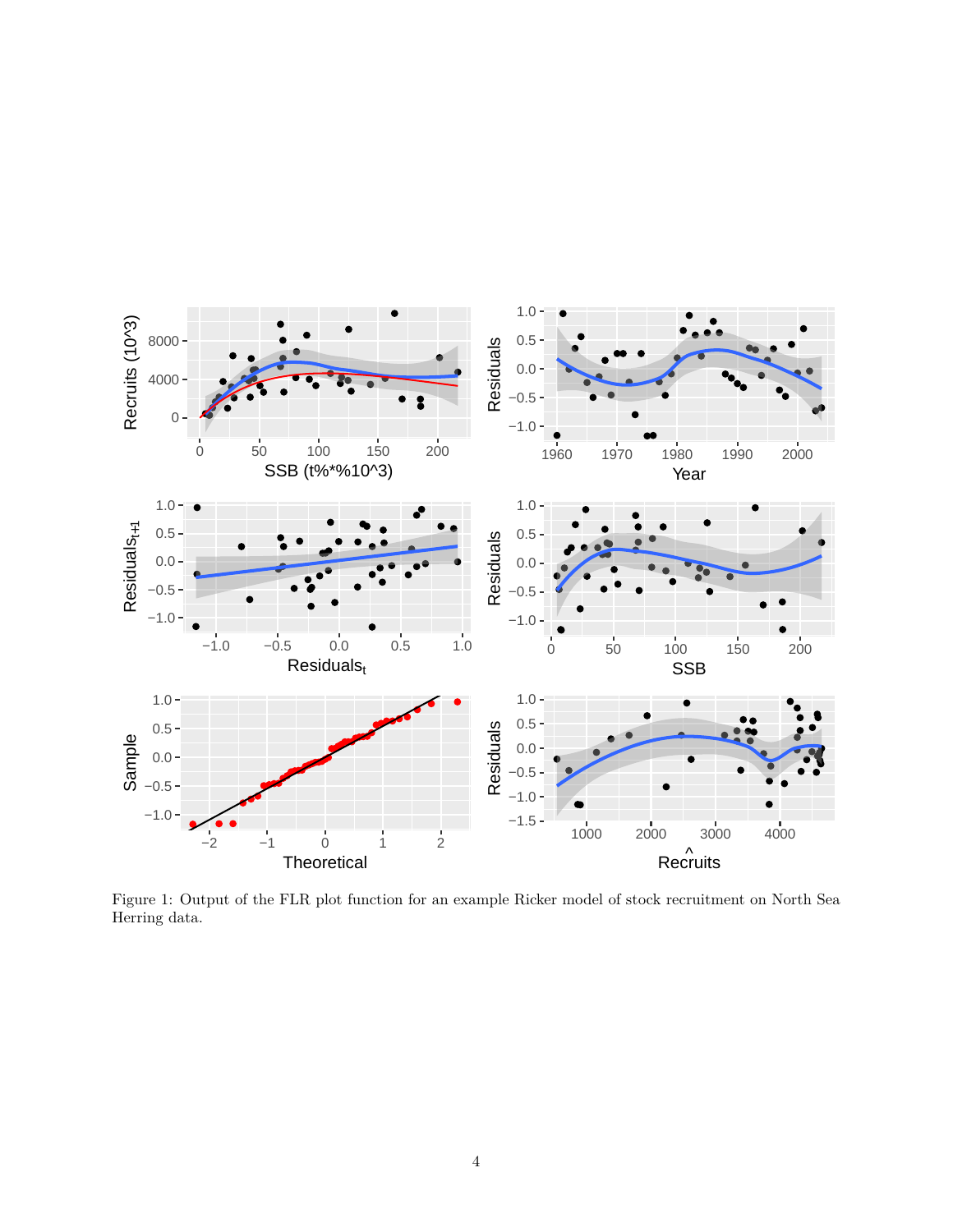<sup>90</sup> In gmse apply, we will use the predict recruitment function above as the resource (i.e., operational)

<sup>91</sup> model. The new ssb reads in the new spawning stock biomass, which will be calculated from the built-in <sup>92</sup> GMSE user model.

### <sup>93</sup> **Integrating predict\_recruitment with gmse\_apply**

<sup>94</sup> The [FLR project](http://www.flr-project.org/) includes libraries that can be used to [perform a management strategy evaluation](http://www.flr-project.org/doc/An_introduction_to_MSE_using_FLR.html) (MSE) under fisheries-focused observation, manager, and user models. We will not recreate [this approach,](http://www.flr-project.org/doc/An_introduction_to_MSE_using_FLR.html) or integrate any other sub-models into GMSE as was done for the population model above, although such integration of sub-models should be possible using similar techniques. Our goal here is to instead show how the predict\_recruitment model created above can be integrated with gmse\_apply, which can then make

<sup>99</sup> use of the genetic algorithm to predict the fishers' behaviour.

<sup>100</sup> We will use a custom observation model, which will simply estimate recruitment with some fixed error.

```
obs_ssb <- function(resource_vector){
    obs_err <- rnorm(n = 1, mean = 0, sd = 100);
    the obs \leq resource vector + obs err;
    return(the_obs);
}
```
<sup>101</sup> Hence, we can now feed the data from rec.m and ssb.m through predict\_recruitment, which will return a <sup>102</sup> value for new recruitment, and this new value can in turn be fed into obs\_ssb to predict recruitment with

<sup>103</sup> some error. We also need a new spawning stock biomass new\_ssb, which we can just initialise with the

<sup>104</sup> biomass from the last year in ssb.m

```
ssb_ini <- ssb.m[length(ssb.m)];
new_rec <- predict_recruitment(rec_m = rec.m, ssb_m = ssb.m, years = 1960:2004,
                               new ssb = ssb ini;
obs_rec <- obs_ssb(new_rec);
```
 An initial run of these models gives values of 3835.21 for new\_rec and 3737.86 for obs\_rec. We are now ready to use the built-in manager and user sub-models in gmse\_apply. We will assume that managers attempt to keep a recruitment of 5000, and that there are 10 independent fishers who attempt to maximise their catch. We assign a user budget of manager\_budget = 10000, and all other values are set to GMSE defaults. In the 109 built-in GMSE functions, the manager will use the estimate of recruitment based on obs rec and use it to set the cost of harvesting (culling in GMSE).

```
yrspan <- 1960:2004;
rec.m <- as.matrix(rec.n);
ssb.m <- as.matrix(ssb.n);
sim <- gmse_apply(res_mod = predict_recruitment, obs_mod = obs_ssb,
                 rec_m = rec.m, ssb_m = ssb.m, years = yrspan,new_ssb = ssb_ini, manage_target = 5000, stakeholders = 10,
                 manager budget = 10000;
print(sim);
```

```
111 ## $resource_results
112 ## [1] 3835
113 ##
114 ## $observation_results
115 ## [1] 3824.207
116 ##
117 ## $manager_results
```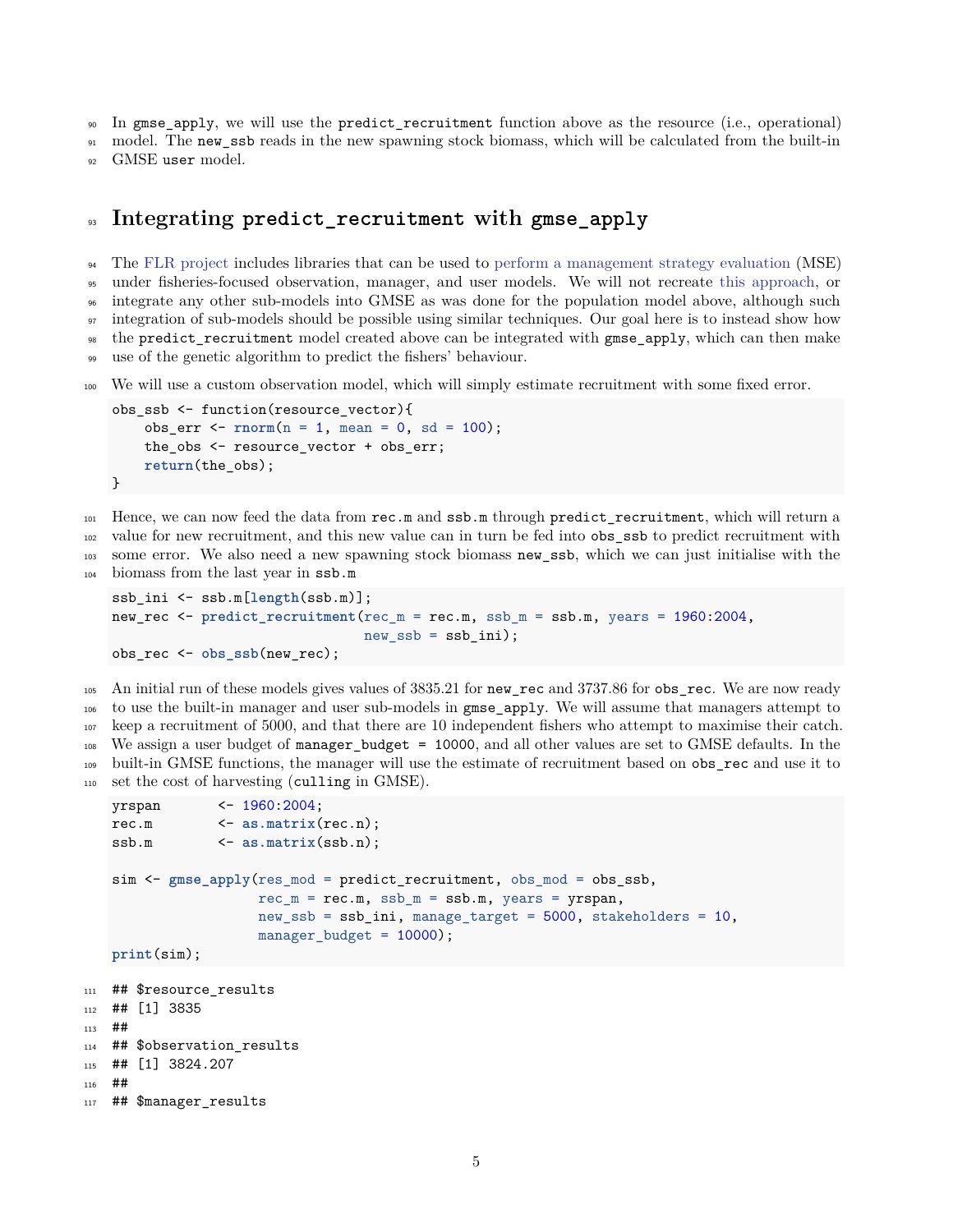| 118 | ## |                   |                       |              |    |                |    |    | resource_type scaring culling castration feeding help_offspring |
|-----|----|-------------------|-----------------------|--------------|----|----------------|----|----|-----------------------------------------------------------------|
| 119 |    | ## policy_1       |                       | $\mathbf{1}$ | NA | 447            | NA | NA | NA                                                              |
| 120 | ## |                   |                       |              |    |                |    |    |                                                                 |
| 121 |    | ## \$user_results |                       |              |    |                |    |    |                                                                 |
| 122 | ## |                   |                       |              |    |                |    |    | resource_type scaring culling castration feeding help_offspring |
| 123 |    | ## Manager        |                       | 1            | NA | 0              | ΝA | ΝA | NA                                                              |
| 124 |    | ## user 1         |                       | 1            | ΝA | 2              | NA | NA | NA                                                              |
| 125 |    | ## user 2         |                       | 1            | NA | $\mathbf 2$    | NA | NA | NA                                                              |
| 126 |    | ## user 3         |                       | 1            | NA | $\mathbf{2}$   | NA | NA | NA                                                              |
| 127 |    | ## user 4         |                       | 1            | NA | $\overline{2}$ | NA | NA | NA                                                              |
| 128 |    | ## user_5         |                       | 1            | NA | $\mathbf 2$    | NA | NA | NA                                                              |
| 129 |    | ## user 6         |                       | 1            | NA | $\mathbf{2}$   | NA | NA | NA                                                              |
| 130 |    | ## user 7         |                       | 1            | NA | $\mathbf 2$    | NA | NA | NA                                                              |
| 131 |    | ## user 8         |                       | 1            | NA | $\mathbf{2}$   | NA | NA | NA                                                              |
| 132 |    | ## user 9         |                       | 1            | ΝA | $\mathbf{2}$   | NA | NA | NA                                                              |
| 133 |    | ## user 10        |                       | 1            | ΝA | $\overline{2}$ | NA | NA | NA                                                              |
| 134 | ## |                   | tend_crops kill_crops |              |    |                |    |    |                                                                 |
| 135 |    | ## Manager        | NA                    |              | NA |                |    |    |                                                                 |
| 136 |    | ## user 1         | NA                    |              | ΝA |                |    |    |                                                                 |
| 137 |    | ## user_2         | NA                    |              | NA |                |    |    |                                                                 |
| 138 |    | ## user_3         | NA                    |              | ΝA |                |    |    |                                                                 |
| 139 |    | ## user 4         | NA                    |              | NA |                |    |    |                                                                 |
| 140 |    | ## user 5         | NA                    |              | ΝA |                |    |    |                                                                 |
| 141 |    | ## user 6         | NA                    |              | ΝA |                |    |    |                                                                 |
| 142 |    | ## user 7         | NA                    |              | ΝA |                |    |    |                                                                 |
| 143 |    | ## user 8         | NA                    |              | ΝA |                |    |    |                                                                 |
| 144 |    | ## user_9         | NA                    |              | ΝA |                |    |    |                                                                 |
| 145 |    | ## user 10        | NA                    |              | ΝA |                |    |    |                                                                 |

 The resource and observation results above are interpreted in terms of recruitment, while the manager results are interpreted in terms of the cost of harvesting a unit of spawning stock biomass and the user results are interpreted in terms of how much biomass was harvested. Note in the run of gmse\_apply that the arguments for our custom resource and observation models (predict\_recruitment and obs\_ssb, respectively) are read directly in as arguments of gmse\_apply itself. The gmse\_apply function will figure out which subfunctions custom arguments should go to, then update these arguments as needed over the course of a single run of gmse\_apply.

#### **Simulation with gmse\_apply over multiple time steps**

 We are now ready to loop the gmse\_apply function over multiple time steps. To do this, we will update the rec.m and ssb.m matrices after each time step, simulating 20 years into the future. The population model predict\_recruitment will use these data to dynamically update parameters of the Ricker model, as might occur in an empirical fishery that is being monitored. We will use the results from the observation model to update recruitment for the new year in rec.m. For simplicity, spawning stock biomass prior to harvest will be randomly sampled from a value in the last 10 years (i.e., from ssb.m between 1994 and 2004), but more realistic models could relate this spawning stock biomass to recruitment and environmental variables from a previous year; spawning stock biomass will be decreased after harvest based on user actions. The GMSE initialisation and simulation is below.

```
# This code initialises the simulation -----------------------------------------
yrspan <- 1960:2004;
rec.m <- as.matrix(rec.n);
ssb.m <- as.matrix(ssb.n);
```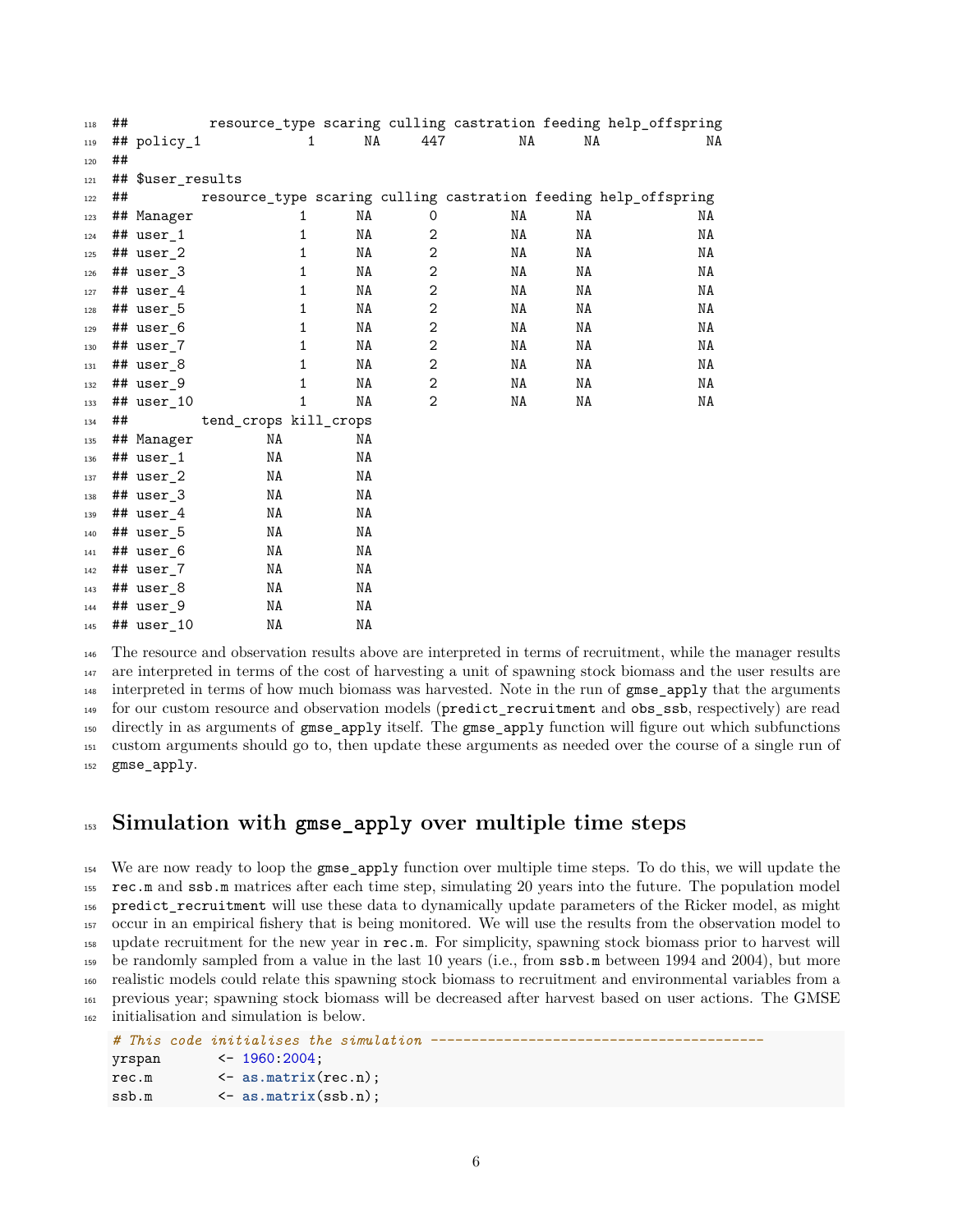```
ssb_ini <- ssb.m[length(ssb.m)];
sim_old <- gmse_apply(res_mod = predict_recruitment, obs_mod = obs_ssb,
                             rec_m = rec.m, ssb_m = ssb.m, years = yrspan,new ssb = ssb ini, manage target = 3500,
                             stakeholders = 10, manager_budget = 10000,
                             get res = "Full");
# The code below simulates 20 time steps ---------------------------------------
sim sum \le matrix(data = NA, nrow = 20, ncol = 6); # Hold results here
for(time step in 1:20){
    # Update the relevant parameter values as necessary -----------------------
    rand_ssb \leftarrow sample(x = ssb.m[35:45], size = 1);
    harvest <- sum(sim_old$basic_output$user_results[,3]);
    new_rec_m <- c(sim_old$rec_m, sim_old$observation_vector);
   new_rec_m <br>
and intervalses in the contract of the state of the state of the state of the state of the state of the state of the state of the state of the state of the state of the state of the state of the state of the st
    sim\_old$rec_m <- matrix(data = new\_rec_m, nrow = 1);sim_old$ssb_m <- matrix(data = new_ssb_m, nrow = 1);
    sim_old$years <- c(sim_old$years, time_step + 2004);
    sim_old$new_ssb <- sim_old$ssb_m[length(sim_old$ssb_m)];
    # Run a new simulation in the loop: custom functions are always specified -
    sim_new <- gmse_apply(get_res = "Full", old_list = sim_old,
                             res mod = predict recruitment, obs mod = obs ssb);
    # Record the results in sim_sum -------------------------------------------
    sim_sum[time_step, 1] <- time_step + 2004;
    sim_sum[time_step, 2] <- sim_new$basic_output$resource_results[1];
    sim_sum[time_step, 3] <- sim_new$basic_output$observation_results[1];
    sim_sum[time_step, 4] <- sim_new$basic_output$manager_results[3];
    sim_sum[time_step, 5] <- harvest;
    sim_sum[time_step, 6] <- sim_new$new_ssb;
    # Redefine the old list --------------------------------------------------
    sim_old <- sim_new;
}
colnames(sim_sum) <- c("Year", "Recruitment", "Recruit_estim", "Harvest_cost",
                          "Harvested", "SSB");
print(sim_sum);
```

| 163 | ## |               |             |      | Year Recruitment Recruit estim Harvest cost Harvested |     |    | <b>SSB</b> |
|-----|----|---------------|-------------|------|-------------------------------------------------------|-----|----|------------|
| 164 | ## |               | $[1,]$ 2005 | 4085 | 4177.6288                                             | 215 | 20 | 60.7603    |
| 165 | ## |               | $[2,]$ 2006 | 4390 | 4455.6851                                             | 220 | 40 | 145.5799   |
| 166 | ## |               | $[3,]$ 2007 | 3339 | 3361.3736                                             | 681 | 40 | 41.3340    |
| 167 | ## |               | $[4,]$ 2008 | 4208 | 4242.1282                                             | 212 | 10 | 160.1926   |
| 168 | ## |               | $[5,]$ 2009 | 1427 | 1457.4162                                             | 674 | 40 | 13.5966    |
| 169 | ## |               | $[6,]$ 2010 | 3303 | 3352.0686                                             | 857 | 10 | 40.6133    |
| 170 | ## |               | [7,] 2011   | 4082 | 4201.3600                                             | 188 | 10 | 60.6639    |
| 171 | ## |               | $[8,]$ 2012 | 2746 | 2786.3788                                             | 688 | 50 | 30.7603    |
| 172 | ## |               | $[9,]$ 2013 | 3447 | 3532.5468                                             | 216 | 10 | 43.5966    |
| 173 | ## | [10, 32014]   |             | 3339 | 3267.0251                                             | 707 | 40 | 41.3340    |
| 174 | ## | [11, 12015]   |             | 4082 | 3904.3473                                             | 225 | 10 | 60.6639    |
| 175 | ## | [12,] 2016    |             | 633  | 640.6115                                              | 714 | 40 | 5.5913     |
| 176 | ## | $[13, ]$ 2017 |             | 4387 | 4510.4892                                             | 218 | 10 | 145.9025   |
| 177 | ## | [14, 12018]   |             | 1146 | 1113.4309                                             | 716 | 40 | 10.6133    |
| 178 | ## | [15, 2019]    |             | 4328 | 4273.1026                                             | 212 | 10 | 70.7603    |
| 179 | ## | [16, 32020]   |             | 4547 | 4545.8813                                             | 211 | 40 | 85.2627    |
| 180 | ## | [17,]2021     |             | 4547 | 4566.8408                                             | 214 | 40 | 85.2627    |
| 181 |    | ## [18,] 2022 |             | 4547 | 4451.9294                                             | 239 | 40 | 85.2627    |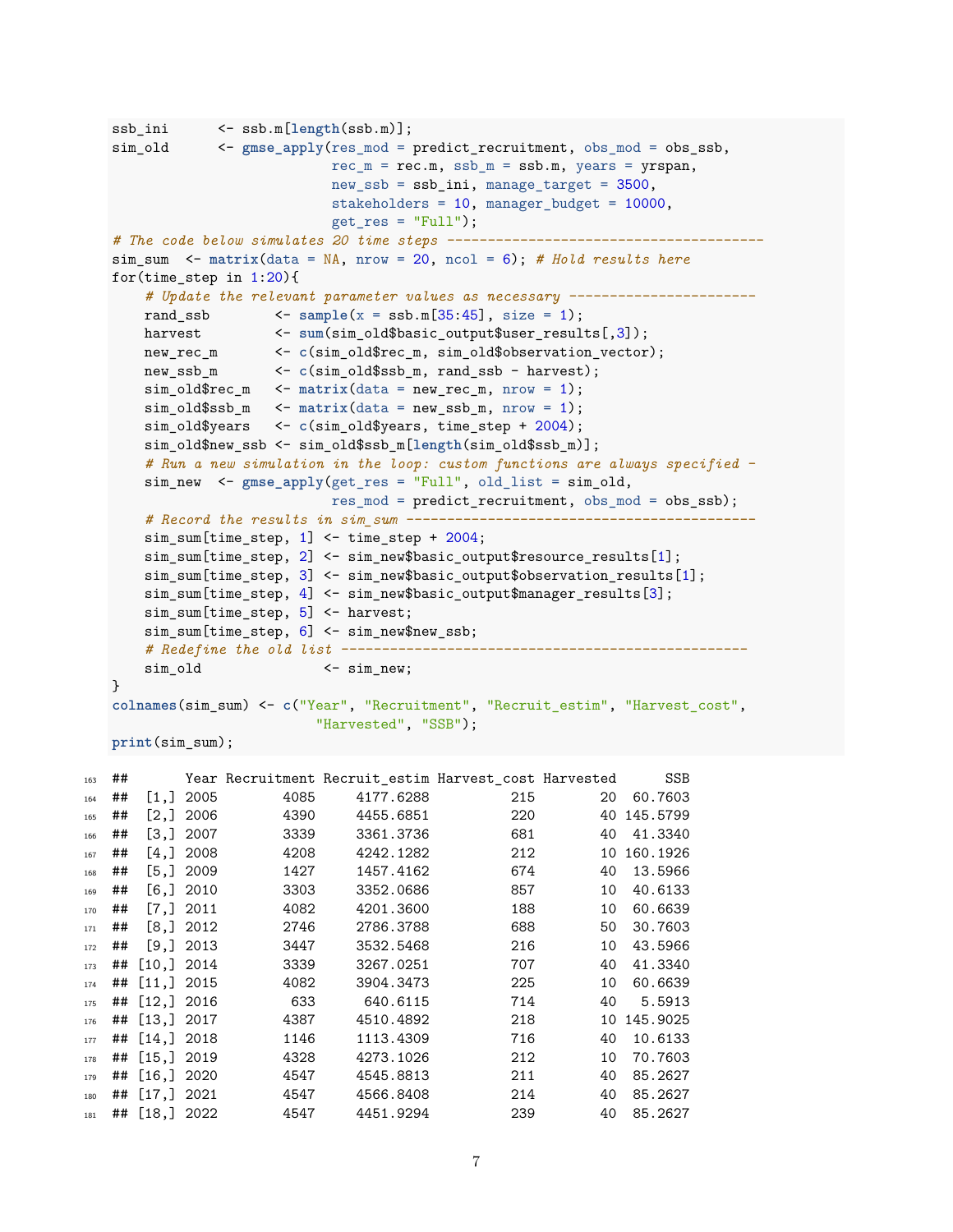|  | $182$ ## [19,] 2023 | 554  | 527.9121  | 713 | 40 4.8673  |
|--|---------------------|------|-----------|-----|------------|
|  | $183$ ## [20,] 2024 | 4339 | 4375.7834 | 217 | 10 71.3340 |

 The above output from sim\_sum reports the recruitment (resource or operational model), recruitment estimate (observation error model), management set harvest cost (harvest control model), user harvested numbers (implementation model) and spawning stock biomass (SSB) simulation results. This example simulation demonstrates the ability of GMSE to integrate with fisheries libraries such as [FLR](http://www.flr-project.org/) through gmse\_apply. In addition to being a useful wrapping function for MSE sub-models, gmse\_apply can therefore be used to take advantage of the genetic algorithm in the GMSE default manager and user models. This flexibility will be retained in future versions of gmse\_apply, allowing custom resource and observation models that are built for specific systems to be integrated with an increasingly complex genetic algorithm simulating various aspects of human decision-making.

## **Conclusions**

 GMSE is a general, flexible, tool for simulating the management of resources under situations of uncertainty and conflict. Management Strategy Evaluation [\(Bunnefeld et al.,](#page-7-6) [2011;](#page-7-6) [Punt et al.,](#page-8-5) [2016\)](#page-8-5), the framework upon which GMSE is based, had its origin in fisheries management [\(Polacheck et al.,](#page-8-0) [1999;](#page-8-0) [Smith et al.,](#page-8-1) [1999;](#page-8-1) [Sainsbury et al.,](#page-8-2) [2000\)](#page-8-2), and here we showed one example of how GMSE could be integrated with the core package of the [Fisheries Library in R.](http://www.flr-project.org/)

 Future versions of GMSE will continue to be open-source and developed to avoid unecessary dependencies (GMSE v.0.4.0.3 requires only base R). Key goals including (1) providing highly general and useful default resource, observation, manager, and user sub-models for a variety of MSE modelling tasks, (2) keeping these sub-models highly modular so that they can be developed in isolation given standardised data structures, and (3) allowing these modular sub-models to be integrated with custom defined sub-models as flexibly as possible using gmse\_apply. Contributions in line with these goals, and suggestions for new features, can be

made on [GitHub.](https://github.com/bradduthie/gmse)

## **References**

- <span id="page-7-6"></span> Bunnefeld, N., Hoshino, E., and Milner-Gulland, E. J. (2011). Management strategy evaluation: A powerful tool for conservation? *Trends in Ecology and Evolution*, 26(9):441–447.
- <span id="page-7-0"></span> Carruthers, T. and Butterworth, D. (2018a). ABT-MSE : An R package for atlantic bluefin tuna management strategy evaluation. *Collective Volume of Scientific Papers ICCAT*, 74(6):3553–3559.
- <span id="page-7-1"></span> Carruthers, T. and Butterworth, D. (2018b). Performance of example management procedures for atlantic bluefin tuna. *Collective Volume of Scientific Papers ICCAT*, 73(6):3542–3552.
- <span id="page-7-3"></span> Jardim, E., Eero, M., Silva, A., Ulrich, C., Pawlowski, L., Riveiro, I., Holmes, S. J., Ibaibarriaga, L., Alzorriz, N., Citores, L., Scott, F., Uriarte, A., Carrera, P., Duhamel, E., and Mosqueira, I. (2018). Testing spatial heterogeneity with stock assessment models. *PLoS One*, 13:e0190891.
- <span id="page-7-5"></span> Kell, L. T., Mosqueira, I., Grosjean, P., Fromentin, J.-M., Garcia, D., Hillary, R., Jardim, E., Mardle, S., Pastoors, M. A., Poos, J. J., Scott, F., and Scott, R. D. (2007). FLR: an open-source framework for the evaluation and development of management strategies. *ICES Journal of Marine Science*, 64(4):640–646.
- <span id="page-7-2"></span> Kolody, D. and Jumppanen, P. (2016). IOTC Yellowfin and Bigeye Tuna Management Strategy Evaluation: Phase 1 Technical Support Project Final Report. Technical Report June, CSIRO: Oceans & Atmosphere.
- <span id="page-7-4"></span> Mackinson, S., Platts, M., Garcia, C., and Lynam, C. (2018). Evaluating the fishery and ecological consequences of the proposed North Sea multi-annual plan. *PLoS One*, 13:e0190015.